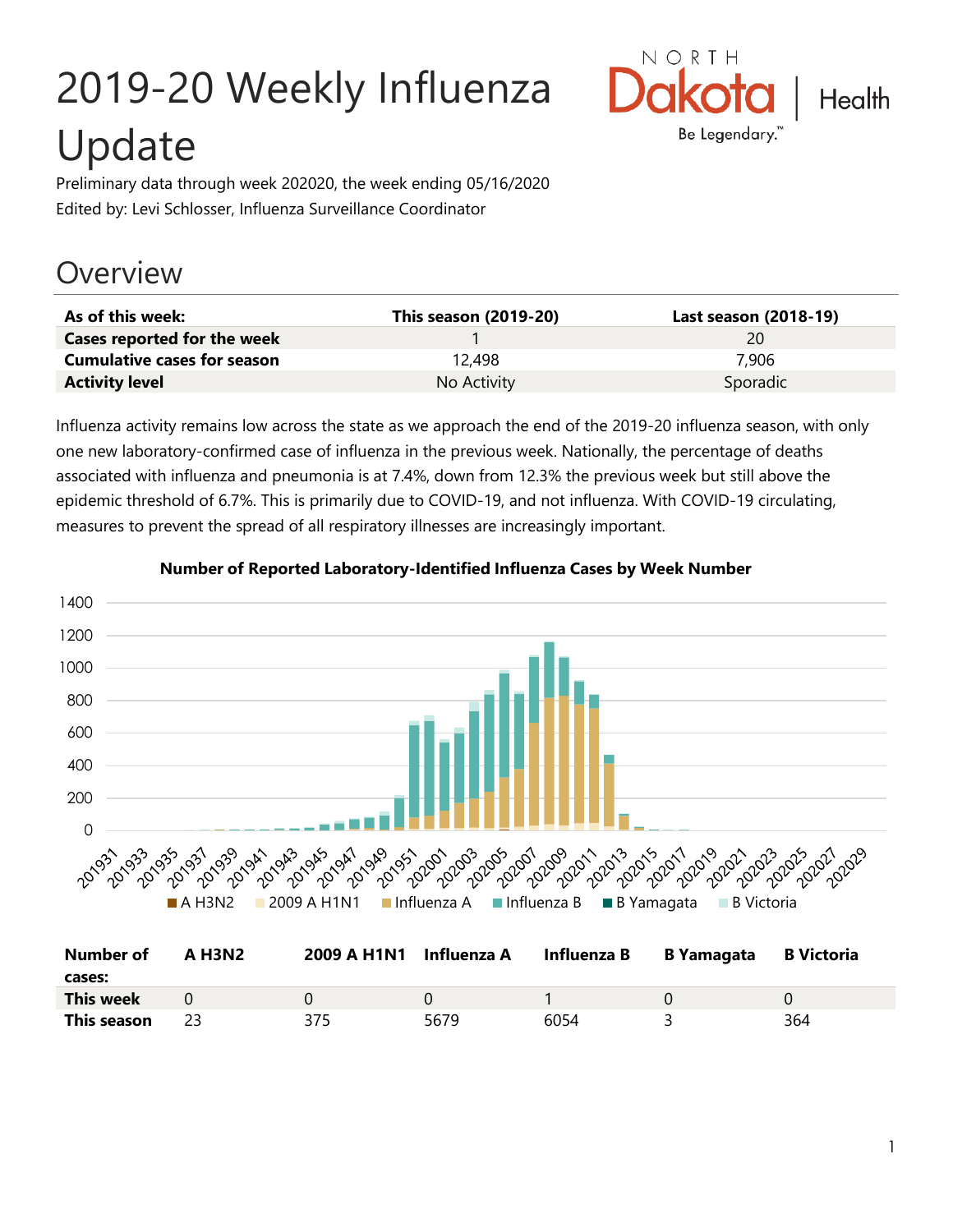Laboratory-confirmed influenza is a reportable disease in North Dakota. Influenza "cases" include people that have tested positive for influenza in a healthcare setting. It does not include people with influenza who did not seek healthcare, or who were diagnosed without a lab test, which is common. The true number of people with influenza in North Dakota is underrepresented, but case data allows us to see where and in what populations influenza is circulating. It also provides context regarding how the current season compares with previous seasons. Find more information about cases on [www.ndflu.com.](file://///nd.gov/doh/DOH-DATA/MSS/DC/PROGRAM/IMMUNE/Immunize/Influenza/Inf18-19/Surveillance/Weekly%20Summaries/www.ndflu.com)







Powered by Bing © GeoNames, Navteq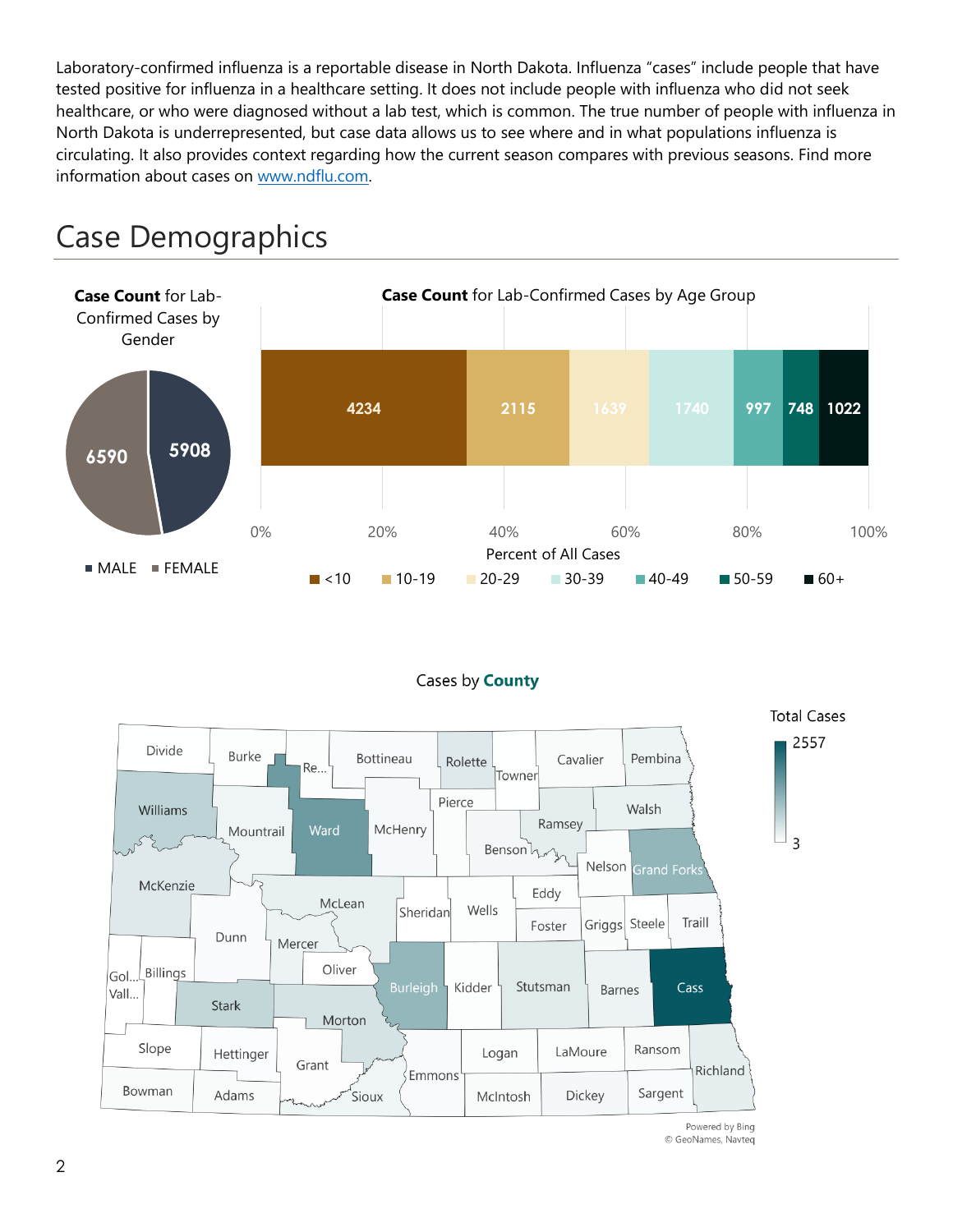# **Outbreaks**

During the influenza season, influenza outbreaks are common anywhere people gather, including schools, child care centers, and health care facilities. Outbreaks of influenza or influenza-like illness may be reported to the NDDoH. The following outbreaks have been reported this season:

| <b>Setting</b>              | <b>Number of outbreaks</b> | <b>Identified pathogens</b> |
|-----------------------------|----------------------------|-----------------------------|
| Long Term Care, Basic Care, | 25                         | Influenza A, B              |
| <b>Assisted Living</b>      |                            |                             |
| <b>Schools</b>              |                            | -                           |
| <b>Child Care Centers</b>   | 5.                         | Influenza A, B              |

# Surveillance Programs

In addition to case reporting, the NDDoH uses a variety information sources to fully describe of what is happening during the influenza season.

#### Hospitalizations

This season, the NDDoH has introduced a new influenza hospitalization surveillance program. Select North Dakota hospitals report the number influenza-related hospitalizations weekly to the NDDoH. Because this surveillance methodology is new, hospitalization numbers this year may not be comparable to previous years.



**Total number of Hospitalizations: This week** 0 **This season** 549

#### Deaths

Data on pneumonia and influenza deaths is obtained from Vital Records and based on the cause of death listed on the death certificate.

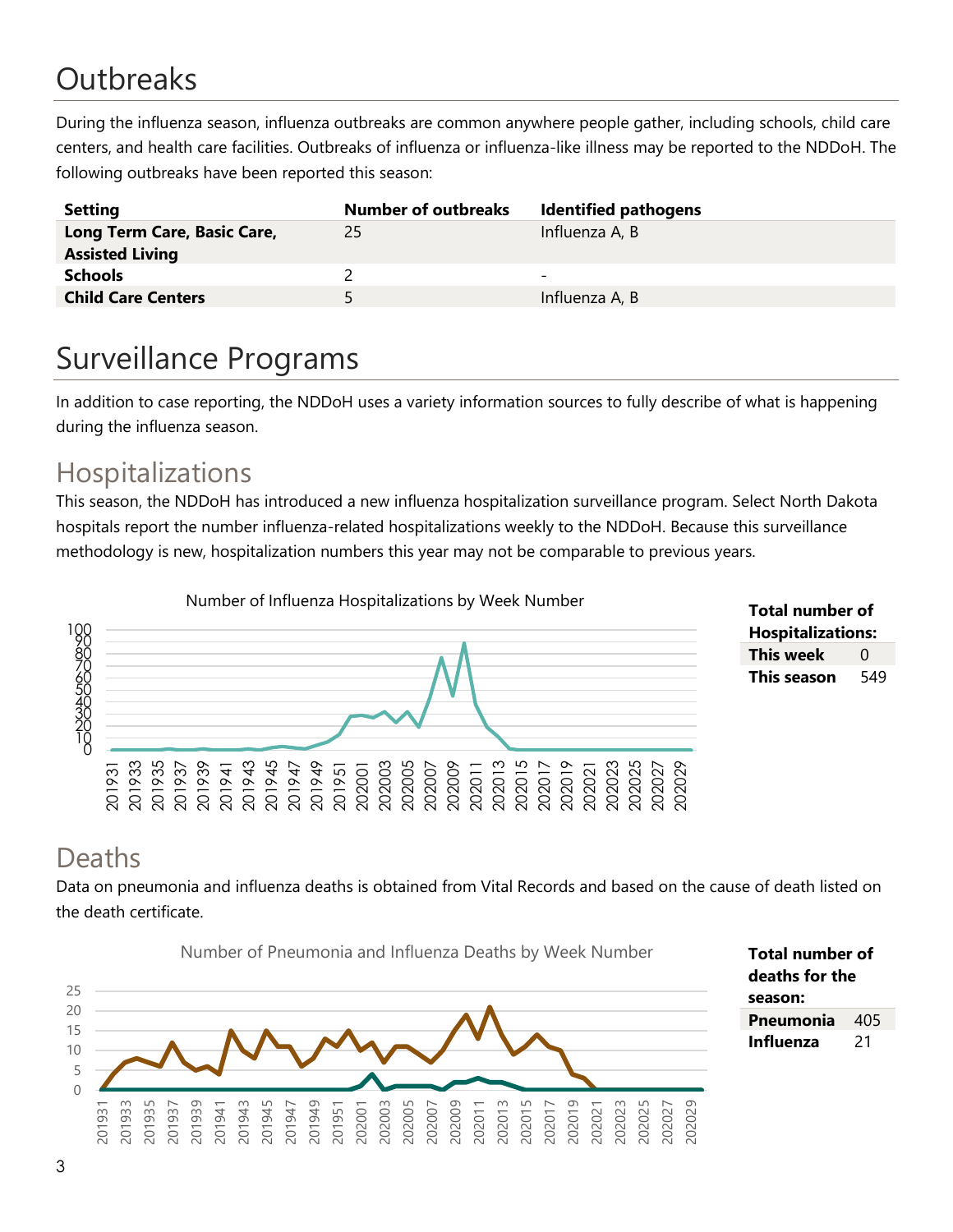## Outpatient Influenza-like Illness

The NDDoH participates in the national U.S. Outpatient Influenza-like Illness Surveillance Network (ILINet). Data from participating outpatient providers in North Dakota are pooled to create a state-wide estimate for the weekly percent of healthcare visits due to influenza-like illness (ILI). Patients presenting with a fever of 100ºF or greater and a cough and/or sore throat are considered to have ILI. For more information on state and national ILINet data, see **FluView** [Interactive.](https://gis.cdc.gov/grasp/fluview/fluportaldashboard.html)



Percent of Outpatient Visits Due to Influenza-like Illness by Week, Current and Previous Season

#### Sentinel Laboratory Data

The NDDoH receives influenza and RSV testing data from participating sentinel laboratories across the state. The total number of positive tests and the total number of tests conducted are reported and used to create a state-wide percent positivity statistic. For influenza, percent positivity of 10% or greater indicates "season level" influenza activity.

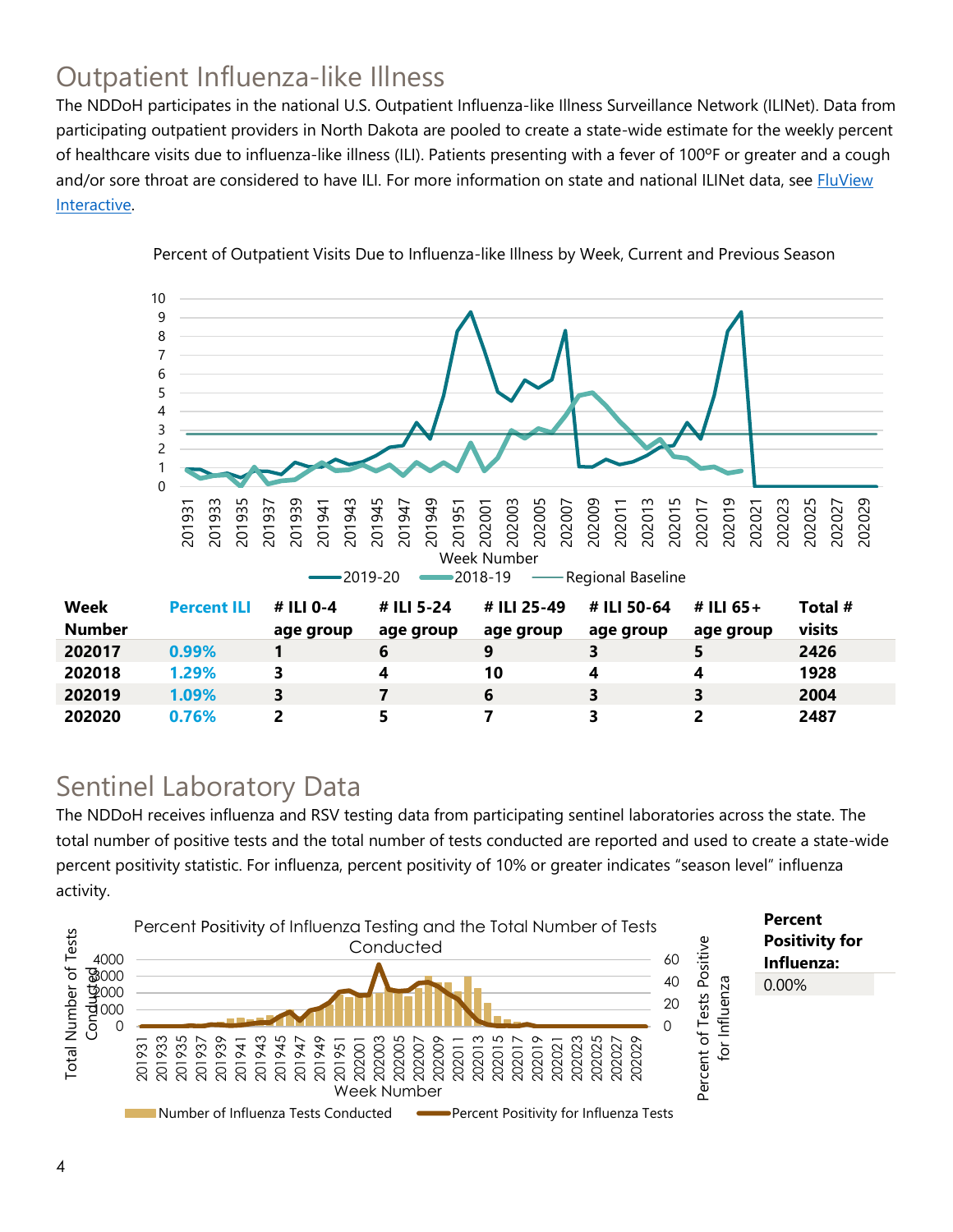

#### School Absenteeism

During the influenza season, increases in school absenteeism data can be used as an early indicator for influenza circulation. The NDDoH received absenteeism data from a majority of schools in the state. Data here include absences for all reasons.



# Multi-season Comparison